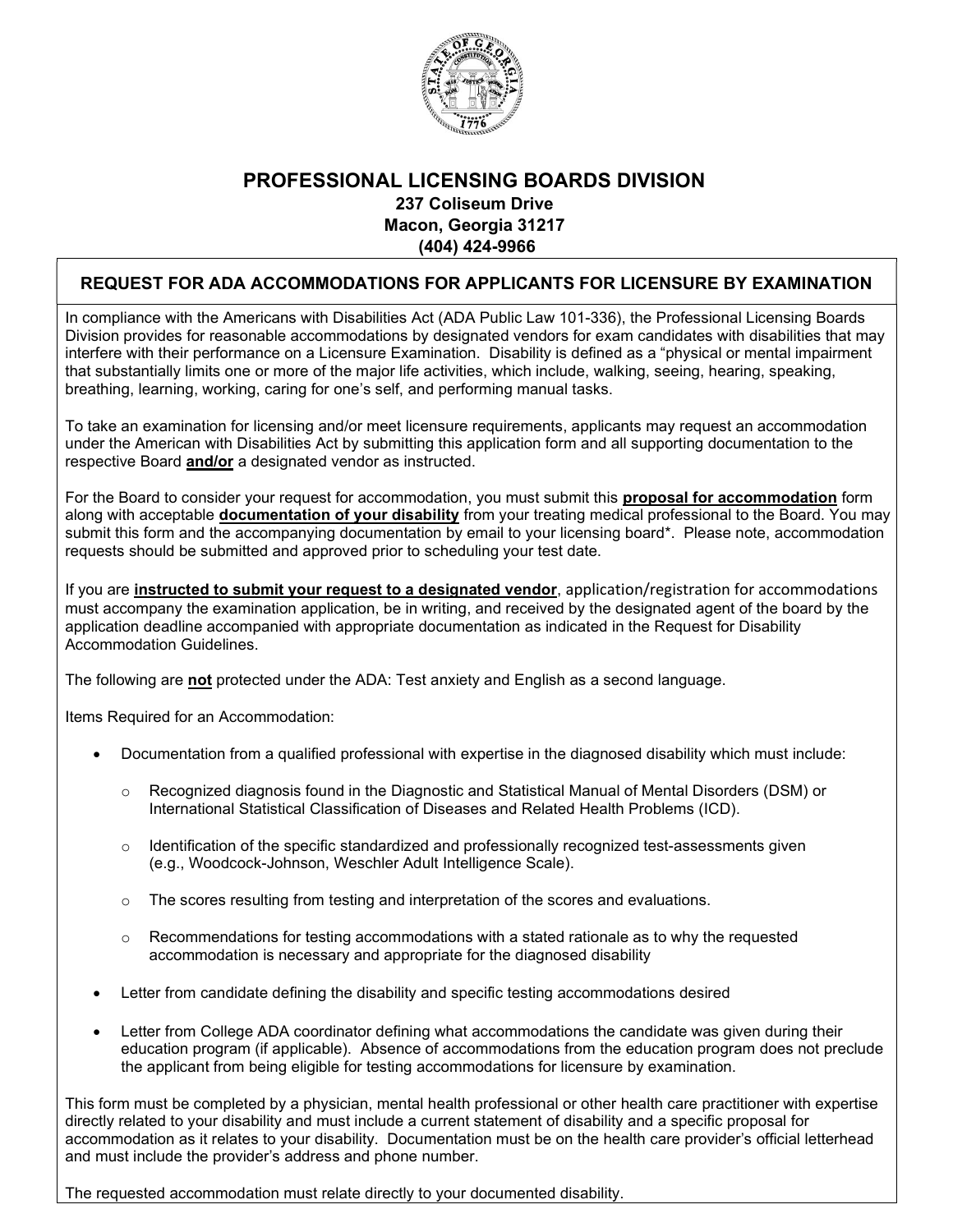

## PROFESSIONAL LICENSING BOARDS 237 Coliseum Drive Macon, Georgia 31217 (404) 424-9966

| <b>Applicant Information</b>            |                              |      |  |
|-----------------------------------------|------------------------------|------|--|
| <b>Applicant Last Name:</b>             | <b>Applicant First Name:</b> |      |  |
| <b>Applicant Middle Name:</b>           | Date of Birth:               |      |  |
| <b>Applicant Phone:</b>                 | <b>Applicant Email:</b>      |      |  |
| <b>Health Care Provider Information</b> |                              |      |  |
| <b>Provider Name:</b>                   |                              |      |  |
| <b>Provider Address:</b>                |                              |      |  |
| City:                                   | State:                       | Zip: |  |
| Phone:                                  | Credentials:                 |      |  |